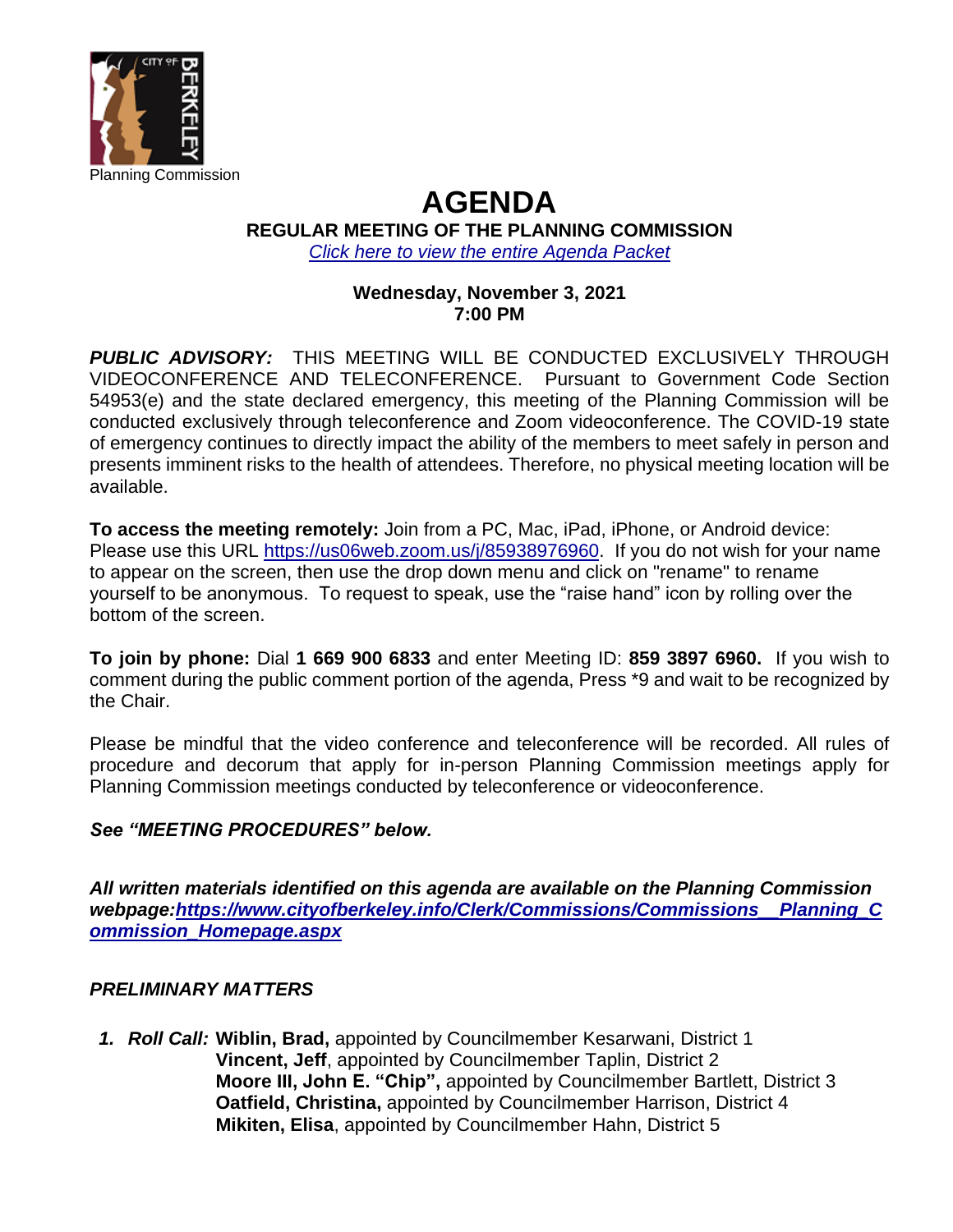**Kapla, Robb, Chair,** appointed by Councilmember Wengraf, District 6 **Twu, Alfred,** appointed by Councilmember Robinson, District 7 **Hauser, Savlan**, **Vice Chair**, appointed by Councilmember Droste, District 8 **Ghosh**, **Barnali,** appointed by Mayor Arreguin

- *2. Order of Agenda:* The Commission may rearrange the agenda or place items on the Consent Calendar.
- *3. Public Comment:* Comments on subjects not included on the agenda. Speakers may comment on agenda items when the Commission hears those items. (S*ee "Public Testimony Guidelines" below):*
- *4. Planning Staff Report including Future Agenda Items:* In addition to the items below, additional matters may be reported at the meeting.
- *5. Chairperson's Report:* Report by Planning Commission Chair.
- *6. Committee Reports:* Reports by Commission committees or liaisons. In addition to the items below, additional matters may be reported at the meeting.
- *7. Approval of Minutes*: [Approval of Draft Minutes from the meeting on](https://www.cityofberkeley.info/uploadedFiles/Planning_and_Development/Level_3_-_Commissions/Commission_for_Planning/2021-11-03_Draft%20Minutes_2021-10-20.pdf) **October 20, 2021**.
- *8. Other Planning-Related Events:*

*AGENDA ITEMS: All agenda items are for discussion and possible action. Public Hearing items require hearing prior to Commission action.*

| 9. | <b>Action:</b>                                    | <b>Public Hearing: Ashby and North Berkeley BART</b><br><b>Station Areas: Zoning and General Plan</b><br><b>Amendments, Joint Vision and Priorities, and Draft</b><br>EIR)                                                                                                                                                                                                                                                             |
|----|---------------------------------------------------|----------------------------------------------------------------------------------------------------------------------------------------------------------------------------------------------------------------------------------------------------------------------------------------------------------------------------------------------------------------------------------------------------------------------------------------|
|    | <b>Recommendation:</b>                            | Conduct a public hearing to receive public testimony on<br>the (1) Adoption of Zoning Ordinance and Map<br>Amendments, General Plan and General Plan Land Use<br>Diagram Amendments, (2) Adoption of the City and<br>BART Joint Vision and Priorities document, and (3)<br>Certification of the Draft Environmental Impact Report for<br>the Ashby and North Berkeley BART Station Areas and<br>make a recommendation to City Council. |
|    | <b>Written Materials:</b><br><b>Presentation:</b> | <b>Attached</b><br>N/A                                                                                                                                                                                                                                                                                                                                                                                                                 |
|    | 10. Action:                                       | 2022 Planning Commission Calendar                                                                                                                                                                                                                                                                                                                                                                                                      |
|    | <b>Recommendation:</b>                            | Discuss and adopt 2022 Planning Commission meeting<br>schedule.                                                                                                                                                                                                                                                                                                                                                                        |
|    | <b>Written Materials:</b>                         | Attached                                                                                                                                                                                                                                                                                                                                                                                                                               |
|    | <b>Presentation:</b>                              | N/A                                                                                                                                                                                                                                                                                                                                                                                                                                    |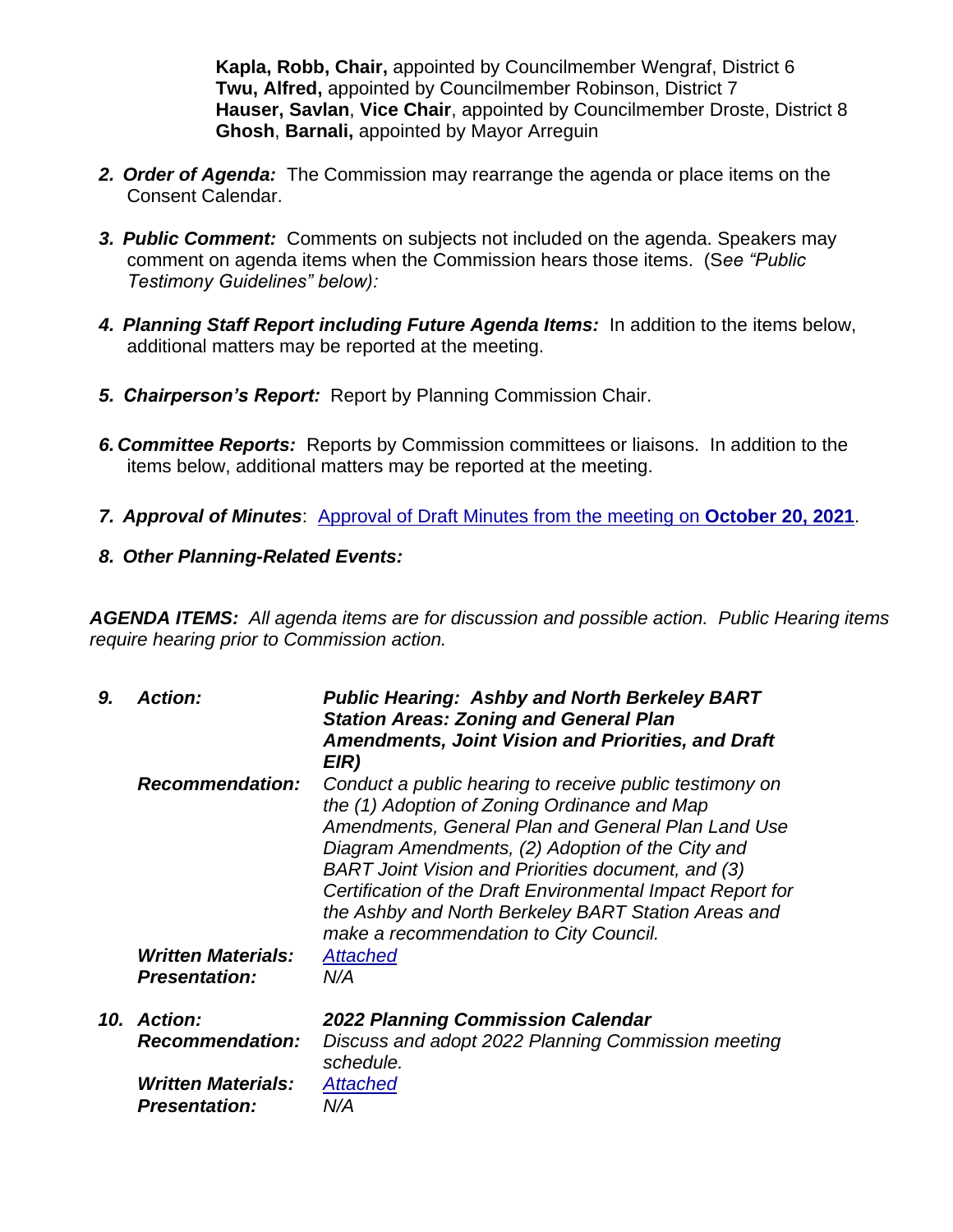*ADDITIONAL AGENDA ITEMS:* In compliance with Brown Act regulations, no action may be taken on these items. However, discussion may occur at this meeting upon Commissioner request.

## *Information Items:*

• None.

#### *Communications:*

• [BART Communications](https://www.cityofberkeley.info/uploadedFiles/Planning_and_Development/Level_3_-_Commissions/Commission_for_Planning/2021-11-03%20PC_Communications.pdf)

*Late Communications:* (Received after the packet deadline):

- [Supplemental Packet One](https://www.cityofberkeley.info/uploadedFiles/Planning_and_Development/Level_3_-_Commissions/Commission_for_Planning/2021-11-03_PC_COMM_Supplemental%20Packet%201.pdf) received by noon two days before the meeting
- [Supplemental Packet Two](https://www.cityofberkeley.info/uploadedFiles/Planning_and_Development/Level_3_-_Commissions/Commission_for_Planning/2021-11-03_COMM_Supplemental%20Communications%20Packet%202.pdf)
- [Supplemental Packet Three](https://www.cityofberkeley.info/uploadedFiles/Planning_and_Development/Level_3_-_Commissions/Commission_for_Planning/2021-11-03_PC_COMM_Supplemental%20Communications%20Packet%203.pdf)

## *ADJOURNMENT*

## *\*\*\*\* MEETING PROCEDURES \*\*\*\**

## *Public Testimony Guidelines:*

All persons are welcome to attend the virtual meeting and will be given an opportunity to address the Commission. Speakers are customarily allotted up to three minutes each. The Commission Chair may limit the number of speakers and the length of time allowed to each speaker to ensure adequate time for all items on the Agenda. Customarily, speakers are asked to address agenda items when the items are before the Commission rather than during the general public comment period. Speakers are encouraged to submit comments in writing. See "Procedures for Correspondence to the Commissioners" below.

## *Procedures for* **Correspondence** *to the Commissioners:*

All persons are welcome to attend the virtual hearing and will be given an opportunity to address the Commission. Comments may be made verbally at the public hearing and/or in writing before the hearing. The Commission may limit the time granted to each speaker.

Written comments must be directed to the Planning Commission Secretary at the Land Use Planning Division (Attn: Planning Commission Secretary), 1947 Center Street, Second Floor, Berkeley CA 94704, or via e-mail to: **apearson@cityofberkeley.info**. All materials will be made available via the Planning Commission agenda page online at this address: [https://www.cityofberkeley.info/PC/.](https://www.cityofberkeley.info/PC/)